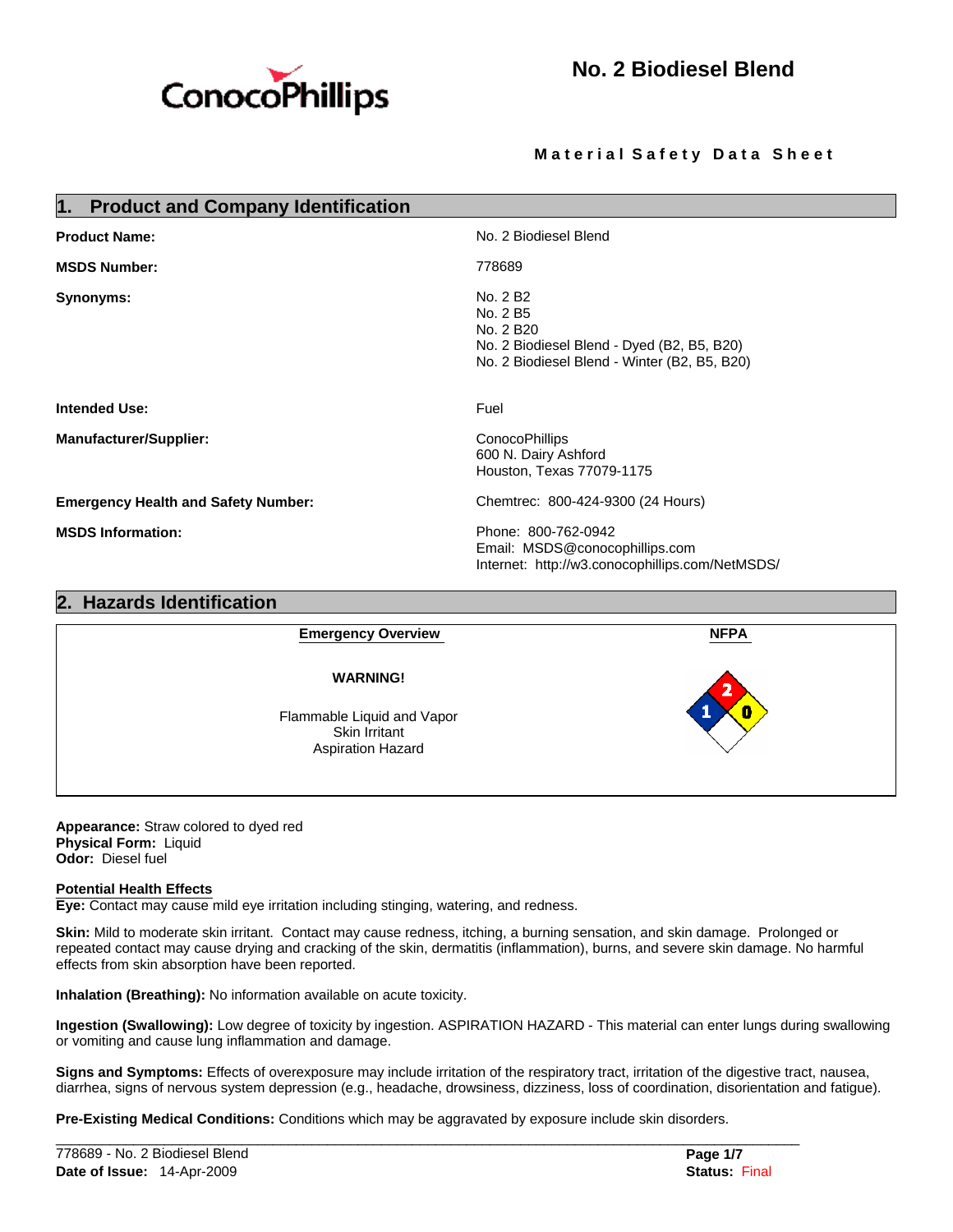**See Section 11 for additional Toxicity Information.** 

# **3. Composition / Information on Ingredients**

| <b>Component</b>      | <b>CASRN</b>  | Concentration* |
|-----------------------|---------------|----------------|
| Diesel Fuel No. 2     | 68476-34-6    | 80-98.5        |
| <b>B100 Biodiesel</b> | 67784-80-9    | $1.5 - 20$     |
| Naphthalene           | $91 - 20 - 3$ |                |

 $\mathcal{L}_\mathcal{L} = \{ \mathcal{L}_\mathcal{L} = \{ \mathcal{L}_\mathcal{L} = \{ \mathcal{L}_\mathcal{L} = \{ \mathcal{L}_\mathcal{L} = \{ \mathcal{L}_\mathcal{L} = \{ \mathcal{L}_\mathcal{L} = \{ \mathcal{L}_\mathcal{L} = \{ \mathcal{L}_\mathcal{L} = \{ \mathcal{L}_\mathcal{L} = \{ \mathcal{L}_\mathcal{L} = \{ \mathcal{L}_\mathcal{L} = \{ \mathcal{L}_\mathcal{L} = \{ \mathcal{L}_\mathcal{L} = \{ \mathcal{L}_\mathcal{$ 

\* All concentrations are percent by weight unless ingredient is a gas. Gas concentrations are in percent by volume.

# **4. First Aid Measures**

**Eye Contact:** If irritation or redness develops from exposure, flush eyes with clean water. If symptoms persist, seek medical attention.

**Skin Contact:** Remove contaminated shoes and clothing, and flush affected area(s) with large amounts of water. If skin surface is damaged, apply a clean dressing and seek medical attention. If skin surface is not damaged, cleanse affected area(s) thoroughly by washing with mild soap and water or a waterless hand cleaner. If irritation or redness develops, seek medical attention. Wash contaminated clothing before reuse.

**Inhalation (Breathing):** If respiratory symptoms develop, move victim away from source of exposure and into fresh air in a position comfortable for breathing. If symptoms persist, seek medical attention.

**Ingestion (Swallowing):** Aspiration hazard: Do not induce vomiting or give anything by mouth because this material can enter the lungs and cause severe lung damage. If victim is drowsy or unconscious and vomiting, place on the left side with the head down. If possible, do not leave victim unattended and observe closely for adequacy of breathing. Seek medical attention.

# **5. Fire-Fighting Measures**

### **NFPA 704 Hazard Class**

**Health:** 1 **Flammability:** 2 **Instability:** 0 (0-Minimal, 1-Slight, 2-Moderate, 3-Serious, 4-Severe)

**Unusual Fire & Explosion Hazards:** Flammable. This material can be ignited by heat, sparks, flames, or other sources of ignition (e.g., static electricity, pilot lights, mechanical/electrical equipment, and electronic devices such as cell phones, computers, calculators, and pagers which have not been certified as intrinsically safe). Vapors may travel considerable distances to a source of ignition where they can ignite, flash back, or explode. May create vapor/air explosion hazard indoors, in confined spaces, outdoors, or in sewers. If container is not properly cooled, it can rupture in the heat of a fire. Vapors are heavier than air and can accumulate in low areas.

**Extinguishing Media:** Dry chemical, carbon dioxide, or foam is recommended. Water spray is recommended to cool or protect exposed materials or structures. Carbon dioxide can displace oxygen. Use caution when applying carbon dioxide in confined spaces. Water may be ineffective for extinguishment, unless used under favorable conditions by experienced fire fighters.

**Fire Fighting Instructions:** For fires beyond the initial stage, emergency responders in the immediate hazard area should wear protective clothing. When the potential chemical hazard is unknown, in enclosed or confined spaces, a self contained breathing apparatus should be worn. In addition, wear other appropriate protective equipment as conditions warrant (see Section 8).

Isolate immediate hazard area and keep unauthorized personnel out. Stop spill/release if it can be done safely. Move undamaged containers from immediate hazard area if it can be done safely. Water spray may be useful in minimizing or dispersing vapors and to protect personnel. Cool equipment exposed to fire with water, if it can be done safely. Avoid spreading burning liquid with water used for cooling purposes.

**Hazardous Combustion Products:** Combustion may yield smoke, carbon monoxide, and other products of incomplete combustion. Oxides of nitrogen and sulfur may also be formed.

### **See Section 9 for Flammable Properties including Flash Point and Flammable (Explosive) Limits**

## **6. Accidental Release Measures**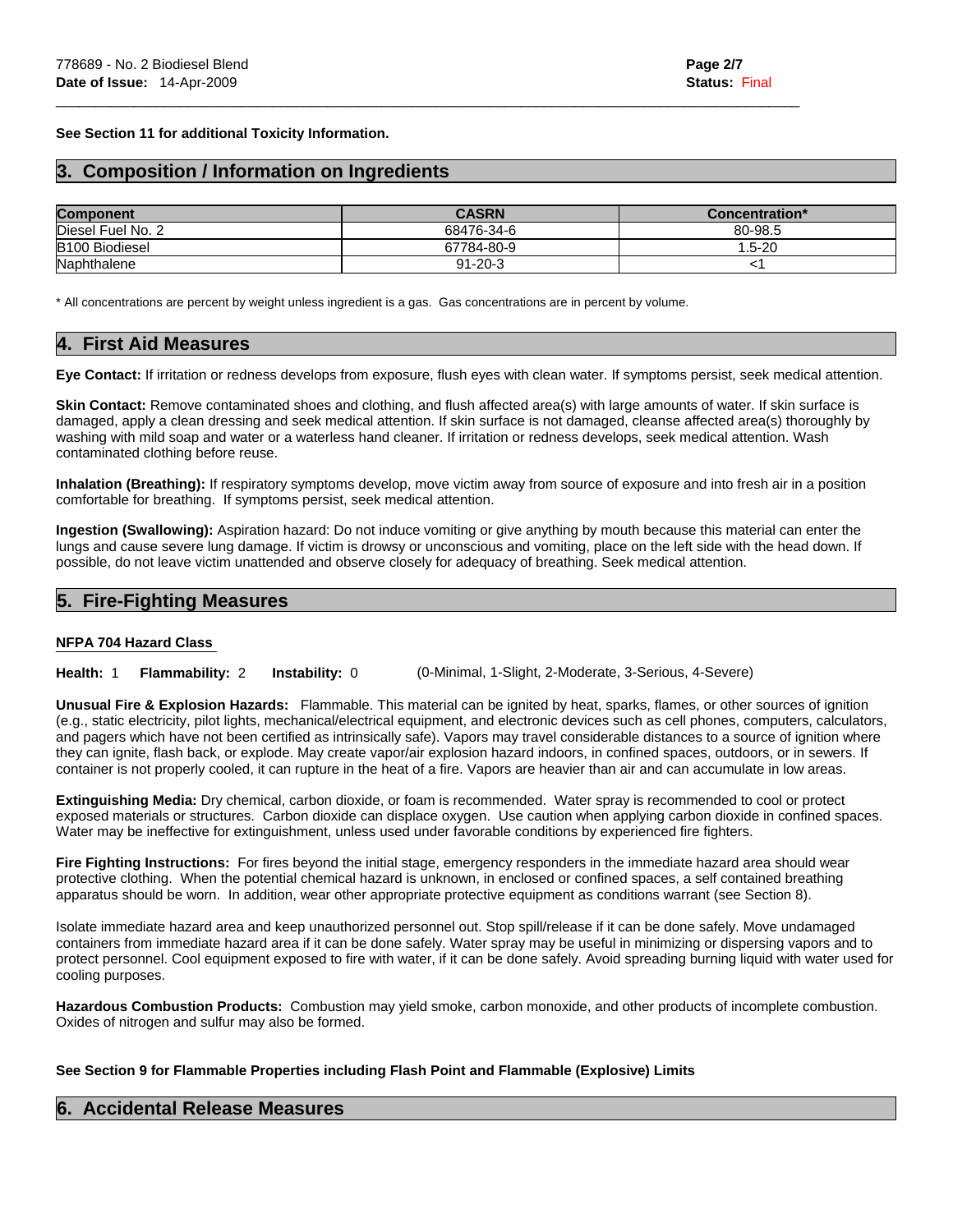# **6. Accidental Release Measures**

**Personal Precautions:** Flammable. Keep all sources of ignition and hot metal surfaces away from spill/release if safe to do so. The use of explosion-proof electrical equipment is recommended. Stay upwind and away from spill/release. Notify persons and shipping down wind of the spill/release, isolate immediate hazard area and keep unauthorized personnel out. Wear appropriate protective equipment, including respiratory protection, as conditions warrant (see Section 8). See Sections 2 and 7 for additional information on hazards and precautionary measures.

 $\mathcal{L}_\mathcal{L} = \{ \mathcal{L}_\mathcal{L} = \{ \mathcal{L}_\mathcal{L} = \{ \mathcal{L}_\mathcal{L} = \{ \mathcal{L}_\mathcal{L} = \{ \mathcal{L}_\mathcal{L} = \{ \mathcal{L}_\mathcal{L} = \{ \mathcal{L}_\mathcal{L} = \{ \mathcal{L}_\mathcal{L} = \{ \mathcal{L}_\mathcal{L} = \{ \mathcal{L}_\mathcal{L} = \{ \mathcal{L}_\mathcal{L} = \{ \mathcal{L}_\mathcal{L} = \{ \mathcal{L}_\mathcal{L} = \{ \mathcal{L}_\mathcal{$ 

**Environmental Precautions:** Stop spill/release if it can be done safely. Prevent spilled material from entering sewers, storm drains, other unauthorized drainage systems, and natural waterways. Use foam on spills to minimize vapors. Use water sparingly to minimize environmental contamination and reduce disposal requirements. Spills into or upon navigable waters, the contiguous zone, or adjoining shorelines that cause a sheen or discoloration on the surface of the water, may require notification of the National Response Center (phone number 800-424-8802).

**Methods for Containment and Clean-Up:** Notify relevant authorities in accordance with all applicable regulations. Immediate cleanup of any spill is recommended. Dike far ahead of spill for later recovery or disposal. Absorb spill with inert material such as sand or vermiculite, and place in suitable container for disposal. If spilled on water remove with appropriate methods (e.g. skimming, booms or absorbents).

# **7. Handling and Storage**

**Precautions for safe handling:** Wear protective gloves. Wash thoroughly after handling. Use good personal hygiene practices and wear appropriate personal protective equipment.

The use of hydrocarbon fuel in an area without adequate ventilation may result in hazardous levels of incomplete combustion products (e.g. carbon monoxide, oxides of sulfur and nitrogen, benzene and other hydrocarbons) and/or dangerously low oxygen levels. Diesel engine exhaust contains hazardous combustion products and has been classified as a probable cancer hazard in humans. Open container slowly to relieve any pressure. Bond and ground all equipment when transferring from one vessel to another. Can accumulate static charge by flow or agitation. Can be ignited by static discharge. The use of explosion-proof electrical equipment is recommended and may be required (see appropriate fire codes). Refer to NFPA-704 and/or API RP 2003 for specific bonding/grounding requirements. Do not enter confined spaces such as tanks or pits without following proper entry procedures such as ASTM D-4276 and 29CFR 1910.146.

Do not wear contaminated clothing or shoes. Keep contaminated clothing away from sources of ignition such as sparks or open flames.

"Empty" containers retain residue and may be dangerous. Do not pressurize, cut, weld, braze, solder, drill, grind, or expose such containers to heat, flame, sparks, or other sources of ignition. They may explode and cause injury or death. "Empty" drums should be completely drained, properly bunged, and promptly shipped to the supplier or a drum reconditioner. All containers should be disposed of in an environmentally safe manner and in accordance with governmental regulations. Before working on or in tanks which contain or have contained this material, refer to OSHA regulations, ANSI Z49.1, and other references pertaining to cleaning, repairing, welding, or other contemplated operations.

**Conditions for safe storage:** Keep container(s) tightly closed. Use and store this material in cool, dry, well-ventilated areas away from heat, direct sunlight, hot metal surfaces, and all sources of ignition. Store only in approved containers. Post area "No Smoking or Open Flame." Keep away from any incompatible material (see Section 10). Protect container(s) against physical damage. Outdoor or detached storage is preferred. Indoor storage should meet OSHA standards and appropriate fire codes.

# **8. Exposure Controls / Personal Protection**

| <b>Component</b>  | <b>US-ACGIH</b>            | <b>OSHA</b>               | <b>Other</b>                              |
|-------------------|----------------------------|---------------------------|-------------------------------------------|
| Diesel Fuel No. 2 | Skin                       | $- - -$                   | $---$                                     |
|                   | TWA: 100 mg/m <sup>3</sup> |                           |                                           |
| Naphthalene       | STEL: 15 ppm               | TWA: 10 ppm               | TWA: $0.2 \text{ mg/m}^3$ (as total of 17 |
|                   | Skin                       | TWA: 50 mg/m <sup>3</sup> | PNA's measured by NIOSH                   |
|                   | TWA: 10 ppm                |                           | Method 5506)                              |
|                   |                            |                           | (ConocoPhillips Guidelines)               |

### **Note: State, local or other agencies or advisory groups may have established more stringent limits. Consult an industrial hygienist or similar professional, or your local agencies, for further information.**

**Engineering controls:** If current ventilation practices are not adequate to maintain airborne concentrations below the established exposure limits, additional engineering controls may be required.

**Eye/Face Protection:** The use of eye protection that meets or exceeds ANSI Z.87.1 is recommended to protect against potential eye contact, irritation, or injury. Depending on conditions of use, a face shield may be necessary.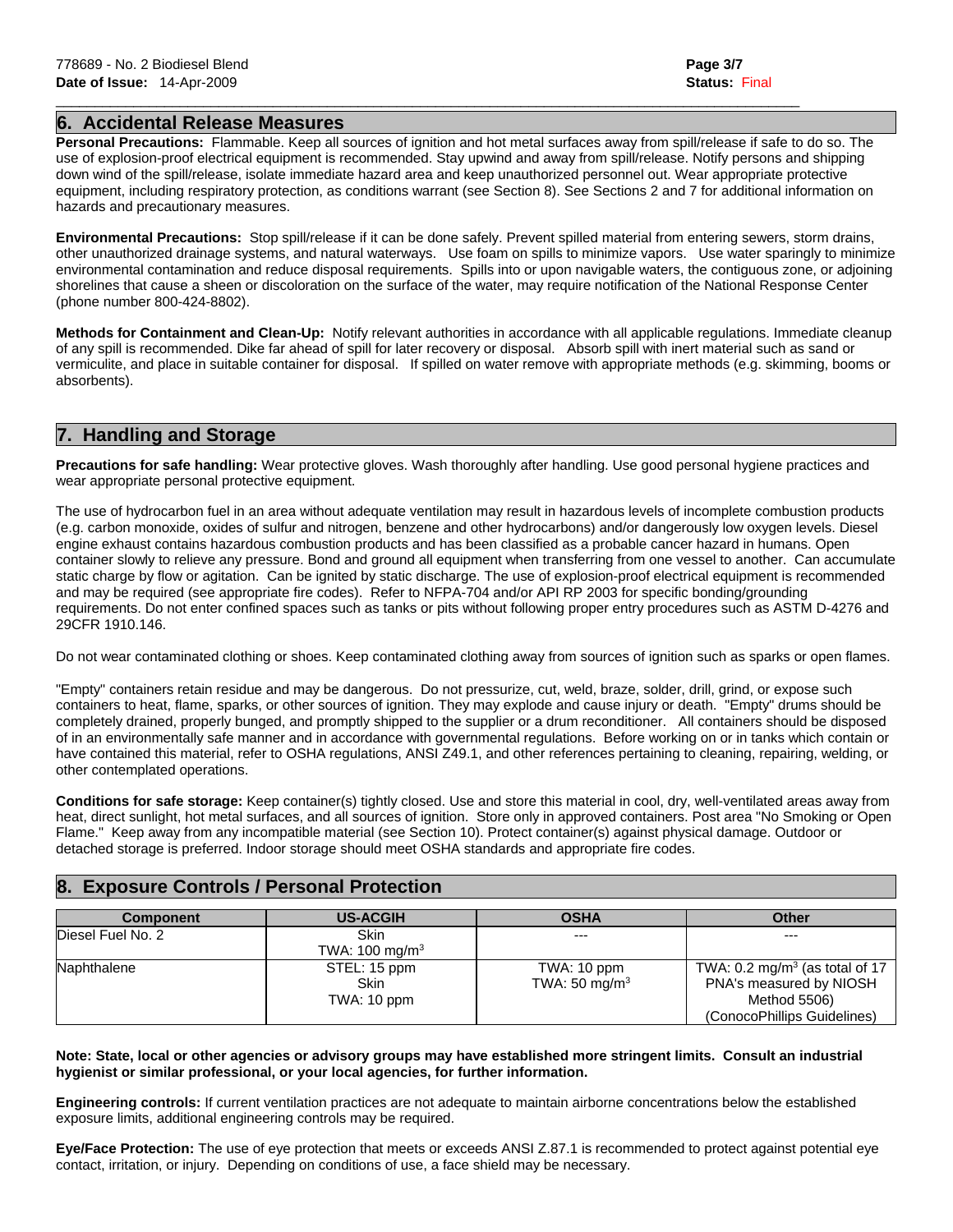**Skin/Hand Protection:** The use of gloves impervious to the specific material handled is advised to prevent skin contact. Users should check with manufacturers to confirm the breakthrough performance of their products. Suggested protective materials: Nitrile

**Respiratory Protection:** Where there is potential for airborne exposure above the exposure limit a NIOSH certified air purifying respirator equipped with organic vapor cartridges/canisters may be used.

 $\mathcal{L}_\mathcal{L} = \{ \mathcal{L}_\mathcal{L} = \{ \mathcal{L}_\mathcal{L} = \{ \mathcal{L}_\mathcal{L} = \{ \mathcal{L}_\mathcal{L} = \{ \mathcal{L}_\mathcal{L} = \{ \mathcal{L}_\mathcal{L} = \{ \mathcal{L}_\mathcal{L} = \{ \mathcal{L}_\mathcal{L} = \{ \mathcal{L}_\mathcal{L} = \{ \mathcal{L}_\mathcal{L} = \{ \mathcal{L}_\mathcal{L} = \{ \mathcal{L}_\mathcal{L} = \{ \mathcal{L}_\mathcal{L} = \{ \mathcal{L}_\mathcal{$ 

A respiratory protection program that meets or is equivalent to OSHA 29 CFR 1910.134 and ANSI Z88.2 should be followed whenever workplace conditions warrant a respirator's use. Air purifying respirators provide limited protection and cannot be used in atmospheres that exceed the maximum use concentration (as directed by regulation or the manufacturer's instructions), in oxygen deficient (less than 19.5 percent oxygen) situations, or under conditions that are immediately dangerous to life and health (IDLH).

**Other Protective Equipment:** Eye wash and quick-drench shower facilities should be available in the work area. Thoroughly clean shoes and wash contaminated clothing before reuse.

**Suggestions provided in this section for exposure control and specific types of protective equipment are based on readily available information. Users should consult with the specific manufacturer to confirm the performance of their protective equipment. Specific situations may require consultation with industrial hygiene, safety, or engineering professionals.** 

## **9. Physical and Chemical Properties**

**Note:** Unless otherwise stated, values are determined at 20°C (68°F) and 760 mm Hg (1 atm). Data represent typical values and are not intended to be specifications.

| Appearance:<br><b>Physical Form:</b><br>Odor:<br><b>Odor Threshold:</b><br>pH:<br><b>Vapor Pressure:</b><br>Vapor Density (air=1):<br><b>Boiling Point/Range:</b><br><b>Melting/Freezing Point:</b><br><b>Solubility in Water:</b><br>Partition Coefficient (n-octanol/water) (Kow):<br><b>Specific Gravity:</b><br><b>Bulk Density:</b><br><b>Viscosity:</b><br><b>Percent Volatile:</b><br><b>Evaporation Rate (nBuAc=1):</b> | Straw colored to dyed red<br>Liquid<br>Diesel fuel<br>No data<br>Not applicable<br>$<$ 1 mm Hg<br>>1<br>300-690°F / 149-366°C<br>No data<br>Negligible<br>No data<br>$0.81 - 0.88 \ @ 60$ °F (15.6°C)<br>6.9 - 7.4 lbs/gal<br>$1.9 - 4.1$ cSt @ 40 °C<br>Negligible<br>No data<br>125 - 180°F / 52 - 82°C |
|---------------------------------------------------------------------------------------------------------------------------------------------------------------------------------------------------------------------------------------------------------------------------------------------------------------------------------------------------------------------------------------------------------------------------------|-----------------------------------------------------------------------------------------------------------------------------------------------------------------------------------------------------------------------------------------------------------------------------------------------------------|
| <b>Flash Point:</b>                                                                                                                                                                                                                                                                                                                                                                                                             |                                                                                                                                                                                                                                                                                                           |
| <b>Test Method:</b><br>LEL (vol $%$ in air):<br>UEL (vol % in air):<br><b>Autoignition Temperature:</b>                                                                                                                                                                                                                                                                                                                         | Pensky-Martens Closed Cup (PMCC), ASTM D93, EPA 1010<br>0.3<br>10.0<br>$1131^{\circ}$ F / 611 $^{\circ}$ C                                                                                                                                                                                                |

# **10. Stability and Reactivity**

**Stability:** Stable under normal ambient and anticipated conditions of use.

**Conditions to Avoid:** Avoid high temperatures and all sources of ignition. Prevent vapor accumulation.

**Materials to Avoid (Incompatible Materials):** Avoid contact with strong oxidizers.

**Hazardous Decomposition Products:** Not anticipated under normal conditions of use.

**Hazardous Polymerization:** Not known to occur.

# **11. Toxicological Information**

**Chronic Toxicity:**

**Diesel Fuel No. 2**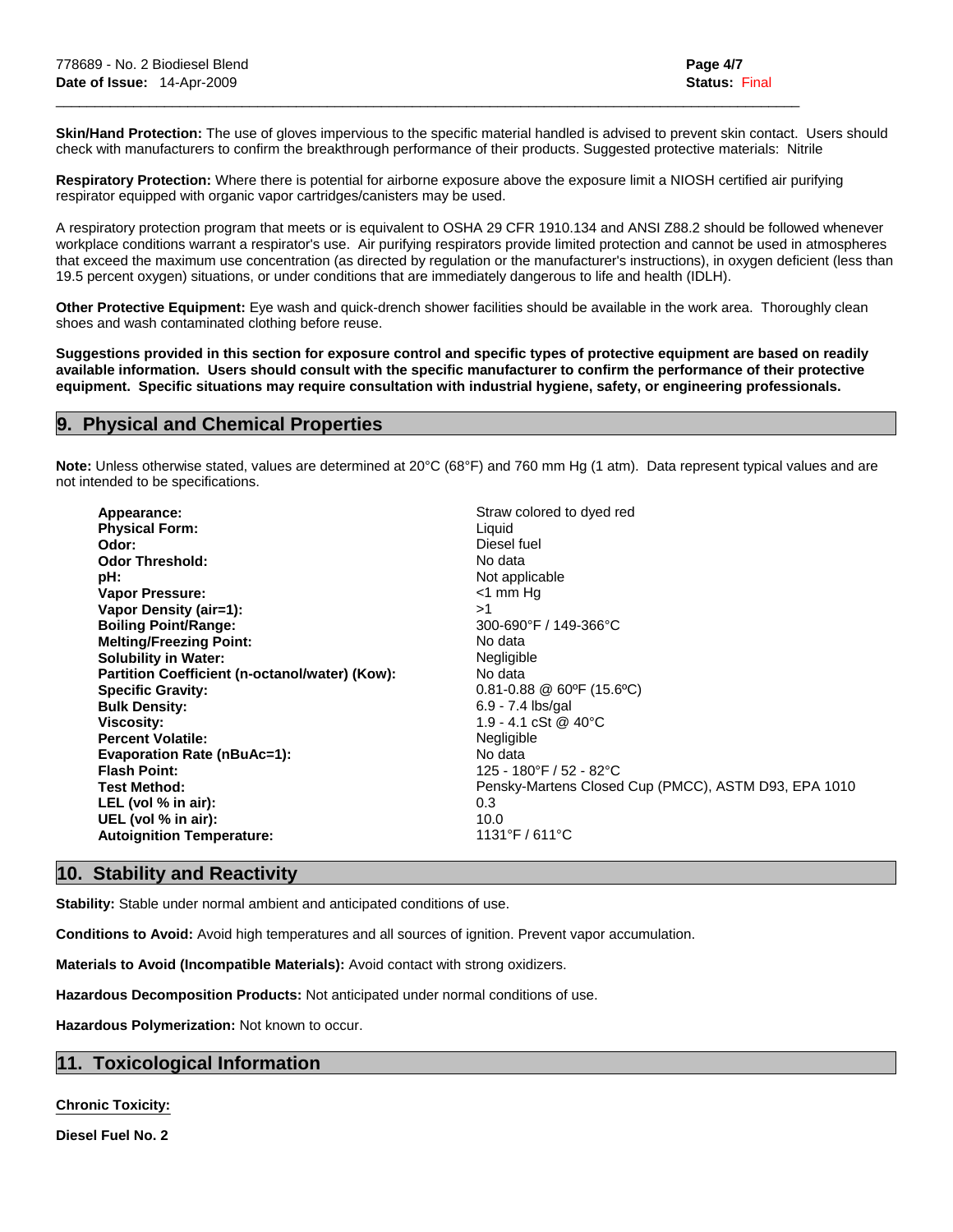### **Diesel Fuel No. 2**

 *Carcinogenicity:* Petroleum middle distillates have been shown to cause skin tumors in mice following repeated and prolonged skin contact. Follow-up studies have shown that these tumors are produced through a non-genotoxic mechanism associated with frequent cell damage and repair, and that they are not likely to cause tumors in the absence of prolonged skin irritation. Animal studies have also shown that washing the skin with soap and water can reduce the tumor response. Middle distillates with low polynuclear aromatic hydrocarbon content have not been identified as a carcinogen by IARC.

 *Target Organs:* Limited evidence of renal impairment has been noted from a few older case reports involving excessive exposure to diesel fuel No. 2. However, renal toxicity has not been demonstrated to be a consistent finding of diesel fuel exposure.

 $\mathcal{L}_\mathcal{L} = \{ \mathcal{L}_\mathcal{L} = \{ \mathcal{L}_\mathcal{L} = \{ \mathcal{L}_\mathcal{L} = \{ \mathcal{L}_\mathcal{L} = \{ \mathcal{L}_\mathcal{L} = \{ \mathcal{L}_\mathcal{L} = \{ \mathcal{L}_\mathcal{L} = \{ \mathcal{L}_\mathcal{L} = \{ \mathcal{L}_\mathcal{L} = \{ \mathcal{L}_\mathcal{L} = \{ \mathcal{L}_\mathcal{L} = \{ \mathcal{L}_\mathcal{L} = \{ \mathcal{L}_\mathcal{L} = \{ \mathcal{L}_\mathcal{$ 

# **Naphthalene**

 *Carcinogenicity:* Naphthalene has been evaluated in two year inhalation studies in both rats and mice. The US National Toxicology Program (NTP) concluded that there is clear evidence of carcinogenicity in male and female rats based on increased incidences of respiratory epithelial adenomas and olfactory epithelial neuroblastomas of the nose. NTP found some evidence of carcinogenicity in female mice (alveolar adenomas) and no evidence of carcinogenicity in male mice. Naphthalene has been identified as a carcinogen by IARC and NTP.

### **Acute Toxicity:**

| <b>Component</b>      | <b>Oral LD50</b>                      | <b>Dermal LD50</b> | <b>Inhalation LC50</b> |
|-----------------------|---------------------------------------|--------------------|------------------------|
| Diesel Fuel No. 2     | 5 g/kg                                | 2 a/ka             | 5 ma/L                 |
| <b>B100 Biodiesel</b> | >14.4 g/kg (Rats)<br>Similar material | No data            | No data                |

# **12. Ecological Information**

Ecotoxicity: Experimental studies show that acute aquatic toxicity values are in the range 1-100 mg/l. These values are consistent with the predicted aquatic toxicity of these substances based on their hydrocarbon compositions. Should be regarded as toxic to aquatic organisms; may cause long term adverse effects in the aquatic environment.

**Mobility:** Releases to water will result in films of hydrocarbons floating and spreading on the surface. For the lighter components, volatilization is an important loss process and reduces the hazard to aquatic organisms. In air, the hydrocarbon vapors react readily with hydroxyl radicals with half lives of less than one day. Photoxidation on the water surface is also a significant loss process particularly for polycyclic aromatic compounds. In water, the majority of components will be adsorbed on sediment. Adsorption is the most predominant physical process on release to soil. Adsorbed hydrocarbons will slowly degrade in both water and soil.

**Persistence and degradability:** The hydrocarbons in this material are regarded as inherently biodegradable since their hydrocarbon components can be degraded by microorganisms.

**Bioaccumulation Potential:** Log Kow values measured for the hydrocarbon components of this material are between 3.9 and 6 and therefore regarded as having the potential to bioaccumulate. In practice, metabolic processes may reduce bioconcentration.

# **13. Disposal Considerations**

The generator of a waste is always responsible for making proper hazardous waste determinations and needs to consider state and local requirements in addition to federal regulations.

This material, if discarded as produced, would not be a federally regulated RCRA "listed" hazardous waste. However, it would likely be identified as a federally regulated RCRA hazardous waste for the following characteristic(s) shown below. See Sections 7 and 8 for information on handling, storage and personal protection and Section 9 for physical/chemical properties. It is possible that the material as produced contains constituents which are not required to be listed in the MSDS but could affect the hazardous waste determination. Additionally, use which results in chemical or physical change of this material could subject it to regulation as a hazardous waste.

Container contents should be completely used and containers should be emptied prior to discard. Container residues and rinseates could be considered to be hazardous wastes.

### **EPA Waste Number(s)**

• D001 - Ignitability characteristic

## **16. Transportation Information**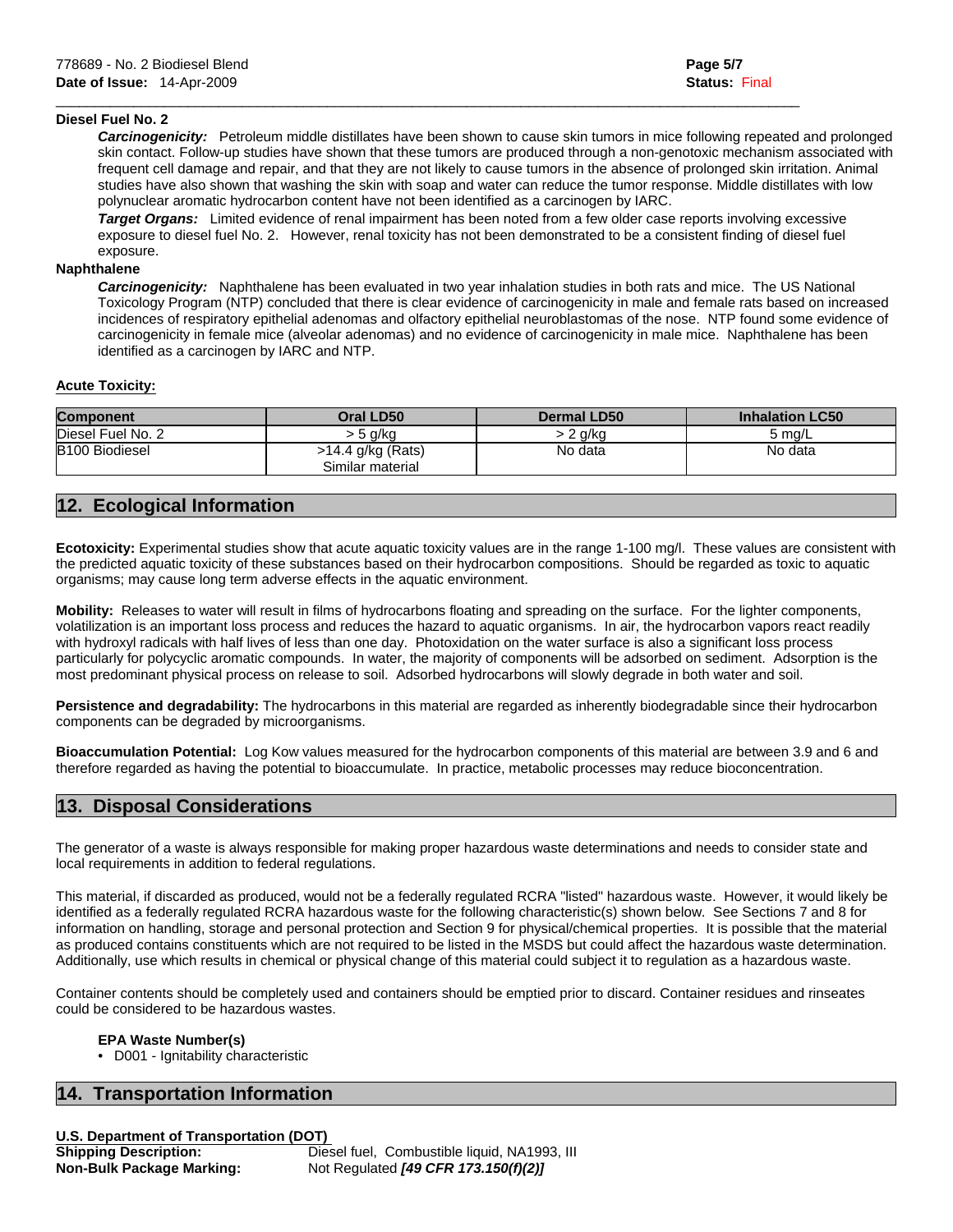| 14. Transportation Information                       |                                                                                                       |
|------------------------------------------------------|-------------------------------------------------------------------------------------------------------|
| Non-Bulk Package Labeling:                           | Not Regulated [49 CFR 173.150(f)(2)]                                                                  |
| <b>Bulk Package/Placard Marking:</b>                 | Combustible / 1993                                                                                    |
| <b>Packaging - References:</b>                       | None; None; 49 CFR 173.241                                                                            |
|                                                      | (Exceptions; Non-bulk; Bulk)                                                                          |
| <b>Hazardous Substance:</b>                          | See Section 15 for RQ's                                                                               |
| <b>Emergency Response Guide:</b>                     | 128                                                                                                   |
| Note:                                                | May also be shipped as: Diesel fuel, Combustible liquid, UN1202, III                                  |
|                                                      | Bulk Package/Placard Marking would also be changed to: 1202                                           |
|                                                      | Shipping description may be modified by placing the UN or NA number as the first                      |
|                                                      | element. This order becomes mandatory on January 1, 2013.                                             |
|                                                      |                                                                                                       |
|                                                      |                                                                                                       |
| <b>International Maritime Dangerous Goods (IMDG)</b> |                                                                                                       |
| <b>Shipping Description:</b>                         | Not regulated if flashpoint is >60° C closed-cup                                                      |
|                                                      | UN1202, Diesel fuel, 3, III, (FP $^{\circ}$ C cc), [where FP is the material's flash point in degrees |
|                                                      | Celsius closed cupl                                                                                   |
| <b>Non-Bulk Package Marking:</b>                     | Diesel fuel, UN1202                                                                                   |
| Labels:                                              | Flammable liquid                                                                                      |
| <b>Placards/Marking (Bulk):</b>                      | Flammable / 1202                                                                                      |
| Packaging - Non-Bulk:                                | P001. LP01                                                                                            |
| EMS:                                                 | $F-E. S-E$                                                                                            |
| Note:                                                | <b>Proper Shipping name can be:</b> Gas Oil or Diesel fuel or Heating Oil, light                      |
|                                                      |                                                                                                       |
|                                                      | International Civil Aviation Org. / International Air Transport Assoc. (ICAO/IATA)                    |
| UN/ID $#$ :                                          | Not regulated if flashpoint is >60° C closed-cup                                                      |
|                                                      | <b>UN1202</b>                                                                                         |
| <b>Proper Shipping Name:</b>                         | Diesel fuel                                                                                           |
| <b>Hazard Class/Division:</b>                        | 3                                                                                                     |
| <b>Subsidiary risk:</b>                              | None                                                                                                  |
| <b>Packing Group:</b>                                | Ш                                                                                                     |
| <b>Non-Bulk Package Marking:</b>                     | Diesel fuel, UN1202                                                                                   |
| Labels:                                              | Flammable liquid                                                                                      |
| <b>ERG Code:</b>                                     | 3L                                                                                                    |
|                                                      |                                                                                                       |
|                                                      |                                                                                                       |

 $\mathcal{L}_\mathcal{L} = \{ \mathcal{L}_\mathcal{L} = \{ \mathcal{L}_\mathcal{L} = \{ \mathcal{L}_\mathcal{L} = \{ \mathcal{L}_\mathcal{L} = \{ \mathcal{L}_\mathcal{L} = \{ \mathcal{L}_\mathcal{L} = \{ \mathcal{L}_\mathcal{L} = \{ \mathcal{L}_\mathcal{L} = \{ \mathcal{L}_\mathcal{L} = \{ \mathcal{L}_\mathcal{L} = \{ \mathcal{L}_\mathcal{L} = \{ \mathcal{L}_\mathcal{L} = \{ \mathcal{L}_\mathcal{L} = \{ \mathcal{L}_\mathcal{$ 

|                                 | LTD. QTY    | Passenger Aircraft | <b>Cargo Aircraft Only</b> |
|---------------------------------|-------------|--------------------|----------------------------|
| <b>Packaging Instruction #:</b> | Y309        | 309                | 310                        |
| Max. Net Qty. Per Package:      | 1 ∩<br>ם טו | 60 L               | 220 L                      |

# **15. Regulatory Information**

## **CERCLA/SARA - Section 302 Extremely Hazardous Substances and TPQs (in pounds):**

This material does not contain any chemicals subject to the reporting requirements of SARA 302 and 40 CFR 372.

# **CERCLA/SARA - Section 311/312 (Title III Hazard Categories)**

| <b>Acute Health:</b>    | Yes |
|-------------------------|-----|
| <b>Chronic Health:</b>  | Yes |
| Fire Hazard:            | Yes |
| <b>Pressure Hazard:</b> | Nο  |
| <b>Reactive Hazard:</b> | No  |
|                         |     |

## **CERCLA/SARA - Section 313 and 40 CFR 372:**

This material contains the following chemicals subject to the reporting requirements of Section 313 of SARA Title III and 40 CFR 372:

| зw                              | - --<br>uon | m.       |
|---------------------------------|-------------|----------|
| Nap <sub>i</sub><br>.<br>naiene |             | 1%<br>◡. |

# **EPA (CERCLA) Reportable Quantity (in pounds):**

EPA's Petroleum Exclusion applies to this material - (CERCLA 101(14)).